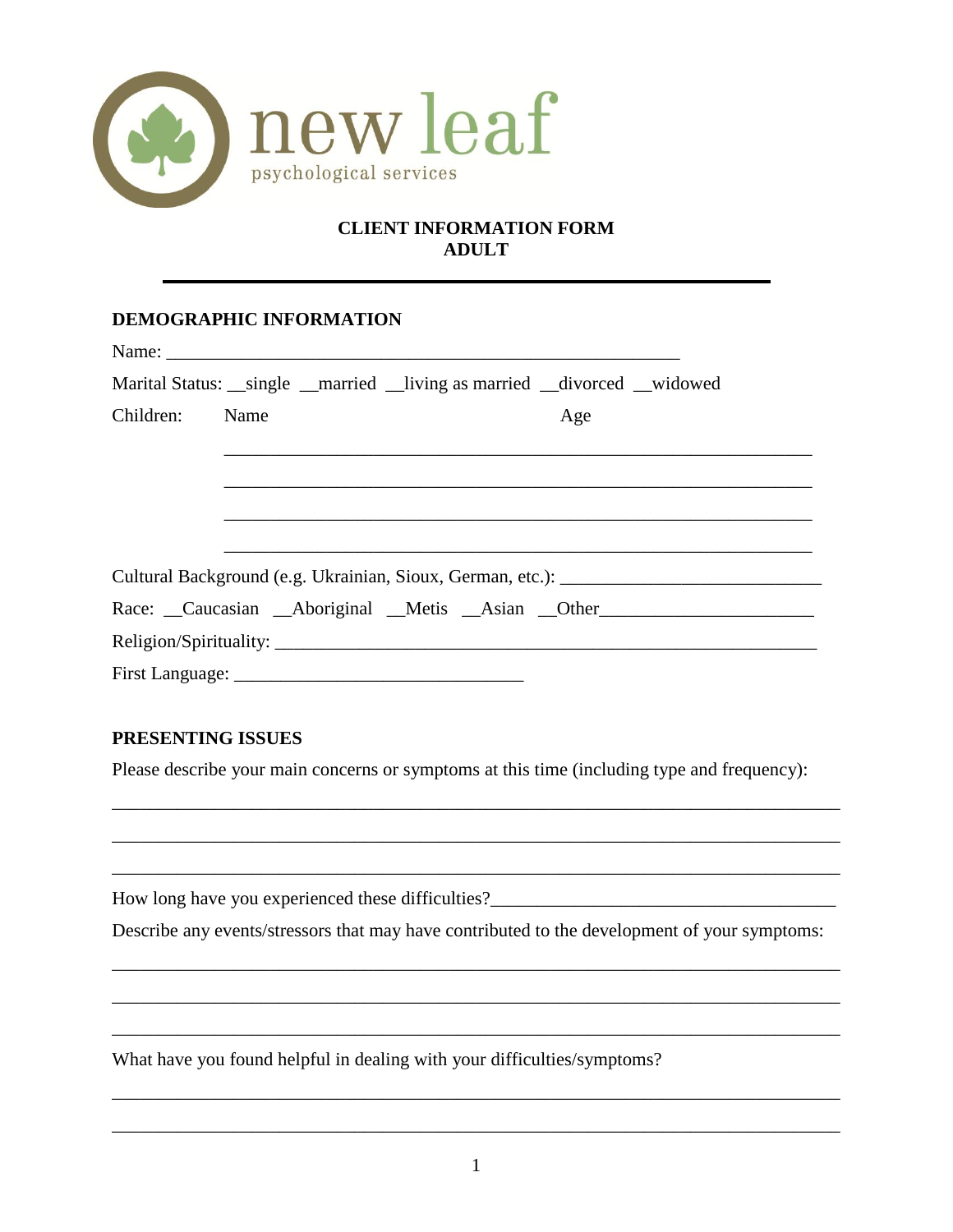# **PSYCHOSOCIAL/ENVIRONMENTAL STRESSORS**

| Which, if any, of the following stressors are you currently experiencing? (check all that apply)                                                                                                                                                                                                                                                                                                                           |                        |  |  |  |
|----------------------------------------------------------------------------------------------------------------------------------------------------------------------------------------------------------------------------------------------------------------------------------------------------------------------------------------------------------------------------------------------------------------------------|------------------------|--|--|--|
| _Family conflict __ Loss of significant person (death or relocation) __ Divorce                                                                                                                                                                                                                                                                                                                                            |                        |  |  |  |
| _Health problems _ Financial stress _ Housing problems _ School difficulties                                                                                                                                                                                                                                                                                                                                               |                        |  |  |  |
|                                                                                                                                                                                                                                                                                                                                                                                                                            |                        |  |  |  |
|                                                                                                                                                                                                                                                                                                                                                                                                                            |                        |  |  |  |
| As a child or an adult, have you ever experienced:                                                                                                                                                                                                                                                                                                                                                                         |                        |  |  |  |
| Physical abuse<br>$Yes$ <sub>____</sub><br>$No$ <sub>___</sub><br>$Yes$ $No$ $No$<br>Sexual abuse<br>Emotional/verbal abuse Yes_____ No___                                                                                                                                                                                                                                                                                 |                        |  |  |  |
|                                                                                                                                                                                                                                                                                                                                                                                                                            |                        |  |  |  |
|                                                                                                                                                                                                                                                                                                                                                                                                                            |                        |  |  |  |
| Have you ever witnessed/experienced traumatic events (e.g. violence, accidents, war, etc)?<br>If yes, please describe: $\frac{1}{2}$ $\frac{1}{2}$ $\frac{1}{2}$ $\frac{1}{2}$ $\frac{1}{2}$ $\frac{1}{2}$ $\frac{1}{2}$ $\frac{1}{2}$ $\frac{1}{2}$ $\frac{1}{2}$ $\frac{1}{2}$ $\frac{1}{2}$ $\frac{1}{2}$ $\frac{1}{2}$ $\frac{1}{2}$ $\frac{1}{2}$ $\frac{1}{2}$ $\frac{1}{2}$ $\frac{1}{2}$ $\frac{1}{$<br>$Yes_ No_$ |                        |  |  |  |
| <b>CURRENT SUPPORTS</b>                                                                                                                                                                                                                                                                                                                                                                                                    |                        |  |  |  |
| Who do you currently consider to be supportive to you (family, friends, spiritual, groups, etc)?                                                                                                                                                                                                                                                                                                                           |                        |  |  |  |
|                                                                                                                                                                                                                                                                                                                                                                                                                            |                        |  |  |  |
|                                                                                                                                                                                                                                                                                                                                                                                                                            |                        |  |  |  |
|                                                                                                                                                                                                                                                                                                                                                                                                                            |                        |  |  |  |
| <b>FAMILY HISTORY</b>                                                                                                                                                                                                                                                                                                                                                                                                      |                        |  |  |  |
| Mother's name:                                                                                                                                                                                                                                                                                                                                                                                                             | Still living: Yes_ No_ |  |  |  |
|                                                                                                                                                                                                                                                                                                                                                                                                                            | Still living: Yes_ No_ |  |  |  |
| Siblings:<br>Name<br>Age                                                                                                                                                                                                                                                                                                                                                                                                   |                        |  |  |  |

\_\_\_\_\_\_\_\_\_\_\_\_\_\_\_\_\_\_\_\_\_\_\_\_\_\_\_\_\_\_\_\_\_\_\_\_\_\_\_\_\_\_\_\_\_\_\_\_\_\_\_\_\_\_\_\_\_\_\_\_\_\_\_

\_\_\_\_\_\_\_\_\_\_\_\_\_\_\_\_\_\_\_\_\_\_\_\_\_\_\_\_\_\_\_\_\_\_\_\_\_\_\_\_\_\_\_\_\_\_\_\_\_\_\_\_\_\_\_\_\_\_\_\_\_\_\_

\_\_\_\_\_\_\_\_\_\_\_\_\_\_\_\_\_\_\_\_\_\_\_\_\_\_\_\_\_\_\_\_\_\_\_\_\_\_\_\_\_\_\_\_\_\_\_\_\_\_\_\_\_\_\_\_\_\_\_\_\_\_\_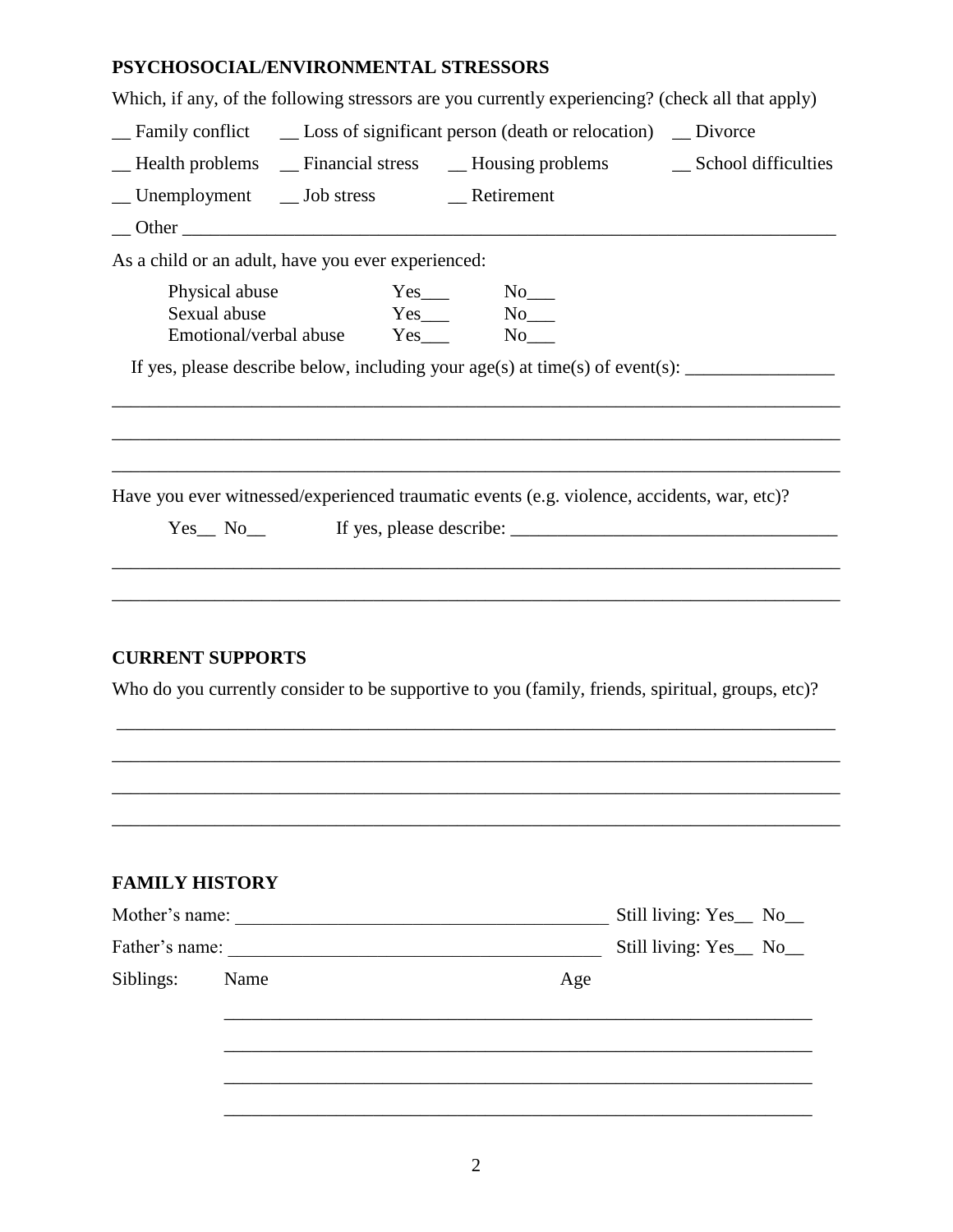Please describe your current relationships with your parents and siblings (frequency of contact, closeness, supportiveness, conflict, etc.): \_\_\_\_\_\_\_\_\_\_\_\_\_\_\_\_\_\_\_\_\_\_\_\_\_\_\_\_\_\_\_\_\_\_\_\_\_\_\_\_\_\_\_\_

\_\_\_\_\_\_\_\_\_\_\_\_\_\_\_\_\_\_\_\_\_\_\_\_\_\_\_\_\_\_\_\_\_\_\_\_\_\_\_\_\_\_\_\_\_\_\_\_\_\_\_\_\_\_\_\_\_\_\_\_\_\_\_\_\_\_\_\_\_\_\_\_\_\_\_\_\_

\_\_\_\_\_\_\_\_\_\_\_\_\_\_\_\_\_\_\_\_\_\_\_\_\_\_\_\_\_\_\_\_\_\_\_\_\_\_\_\_\_\_\_\_\_\_\_\_\_\_\_\_\_\_\_\_\_\_\_\_\_\_\_\_\_\_\_\_\_\_\_\_\_\_\_\_\_\_

\_\_\_\_\_\_\_\_\_\_\_\_\_\_\_\_\_\_\_\_\_\_\_\_\_\_\_\_\_\_\_\_\_\_\_\_\_\_\_\_\_\_\_\_\_\_\_\_\_\_\_\_\_\_\_\_\_\_\_\_\_\_\_\_\_\_\_\_\_\_\_\_\_\_\_\_\_\_

Has anyone in your family ever been diagnosed/treated for a mental health concern? Yes No If yes, please describe their relationship to you (e.g. mother, uncle, etc.) and the nature of the mental health concern (e.g. depression, anxiety, schizophrenia, etc.):

\_\_\_\_\_\_\_\_\_\_\_\_\_\_\_\_\_\_\_\_\_\_\_\_\_\_\_\_\_\_\_\_\_\_\_\_\_\_\_\_\_\_\_\_\_\_\_\_\_\_\_\_\_\_\_\_\_\_\_\_\_\_\_\_\_\_\_\_\_\_\_\_\_\_\_\_\_\_

 $\mathcal{L}_\mathcal{L} = \{ \mathcal{L}_\mathcal{L} = \{ \mathcal{L}_\mathcal{L} = \{ \mathcal{L}_\mathcal{L} = \{ \mathcal{L}_\mathcal{L} = \{ \mathcal{L}_\mathcal{L} = \{ \mathcal{L}_\mathcal{L} = \{ \mathcal{L}_\mathcal{L} = \{ \mathcal{L}_\mathcal{L} = \{ \mathcal{L}_\mathcal{L} = \{ \mathcal{L}_\mathcal{L} = \{ \mathcal{L}_\mathcal{L} = \{ \mathcal{L}_\mathcal{L} = \{ \mathcal{L}_\mathcal{L} = \{ \mathcal{L}_\mathcal{$ 

Has any member of your family ever misused drugs or alcohol? Yes\_ No\_

If yes, please indicate their relationship to you:

\_\_\_\_\_\_\_\_\_\_\_\_\_\_\_\_\_\_\_\_\_\_\_\_\_\_\_\_\_\_\_\_\_\_\_\_\_\_\_\_\_\_\_\_\_\_\_\_\_\_\_\_\_\_\_\_\_\_\_\_\_\_\_\_\_\_\_\_\_\_\_\_\_\_\_\_\_\_

#### **CURRENT LIVING SITUATION**

| Please indicate where you presently live (house, apartment, etc.) |  |
|-------------------------------------------------------------------|--|
| and with whom you live (parents, partner, alone, etc.)            |  |

\_\_\_\_\_\_\_\_\_\_\_\_\_\_\_\_\_\_\_\_\_\_\_\_\_\_\_\_\_\_\_\_\_\_\_\_\_\_\_\_\_\_\_\_\_\_\_\_\_\_\_\_\_\_\_\_\_\_\_\_\_\_\_\_\_\_\_\_\_\_\_\_\_\_\_\_\_\_

### **EMPLOYMENT HISTORY**

Please indicate below your work history for the last 5 years (including current employment):

| Position held                                                                     |                      | Dates/For how long |  |
|-----------------------------------------------------------------------------------|----------------------|--------------------|--|
|                                                                                   |                      |                    |  |
|                                                                                   |                      |                    |  |
|                                                                                   |                      |                    |  |
| Have you ever been fired from a job?                                              | $Yes$ <sub>___</sub> | $No$ <sub>__</sub> |  |
| Are you presently employed? Yes, full-time_ Yes, part-time_ No_                   |                      |                    |  |
| <b>SCHOOL HISTORY</b>                                                             |                      |                    |  |
| Please indicate the highest level of education you have completed _______________ |                      |                    |  |
| Were you ever held back a grade in school? Yes_                                   |                      | $No$ <sub>__</sub> |  |
|                                                                                   |                      |                    |  |

Were you ever placed in special classes, modified programs, or resource room? Yes\_\_ No\_\_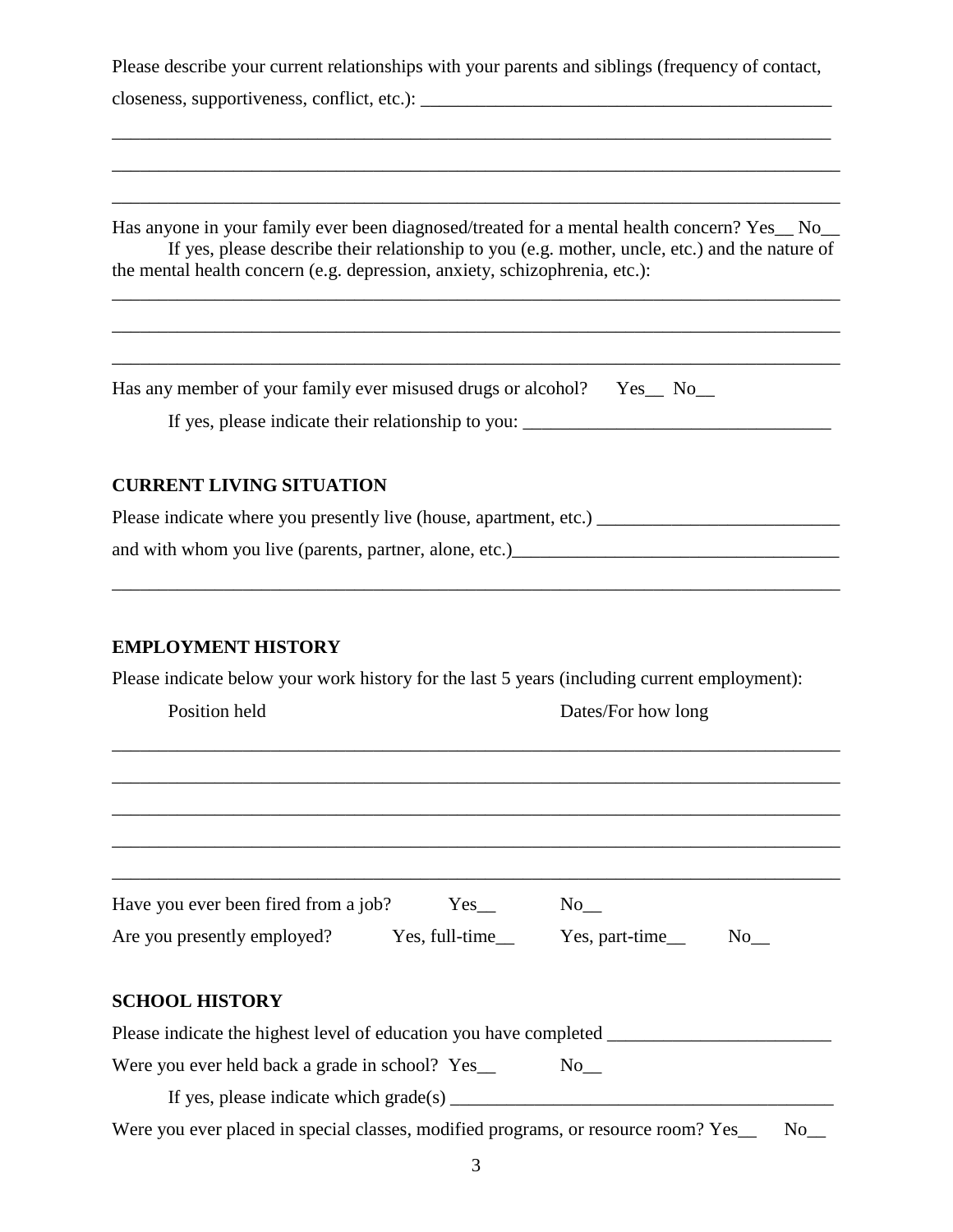# MEDICAL HISTORY

Please list below any hospitalizations that you have had:

| Reason for Hospitalization             |                                  | Age                                                                                                                                                                        |  |
|----------------------------------------|----------------------------------|----------------------------------------------------------------------------------------------------------------------------------------------------------------------------|--|
|                                        |                                  |                                                                                                                                                                            |  |
|                                        |                                  |                                                                                                                                                                            |  |
|                                        |                                  |                                                                                                                                                                            |  |
| Have you ever experienced: Head injury | Loss of consciousness<br>Seizure | $Yes_$ No $_$<br>$Yes$ <sub><math>No</math></sub> $No$ <sub><math>n</math></sub><br>$Yes_$ No $_$                                                                          |  |
|                                        |                                  |                                                                                                                                                                            |  |
|                                        |                                  | Please list any prescription medications (including dosage) you are presently receiving:                                                                                   |  |
| DRUG/ALCOHOL/GAMBLING HISTORY          |                                  |                                                                                                                                                                            |  |
| 1. How often do you drink alcohol?     |                                  | How many drinks do you generally drink at a time?                                                                                                                          |  |
|                                        |                                  |                                                                                                                                                                            |  |
|                                        |                                  | 2. Are you presently using any illicit drugs (e.g. marijuana, cocaine, etc.)? Yes_ No_<br>If yes, please indicate which drugs you use, how much you use at a time, and how |  |
|                                        |                                  | Please describe any past use of illicit drugs: __________________________________                                                                                          |  |